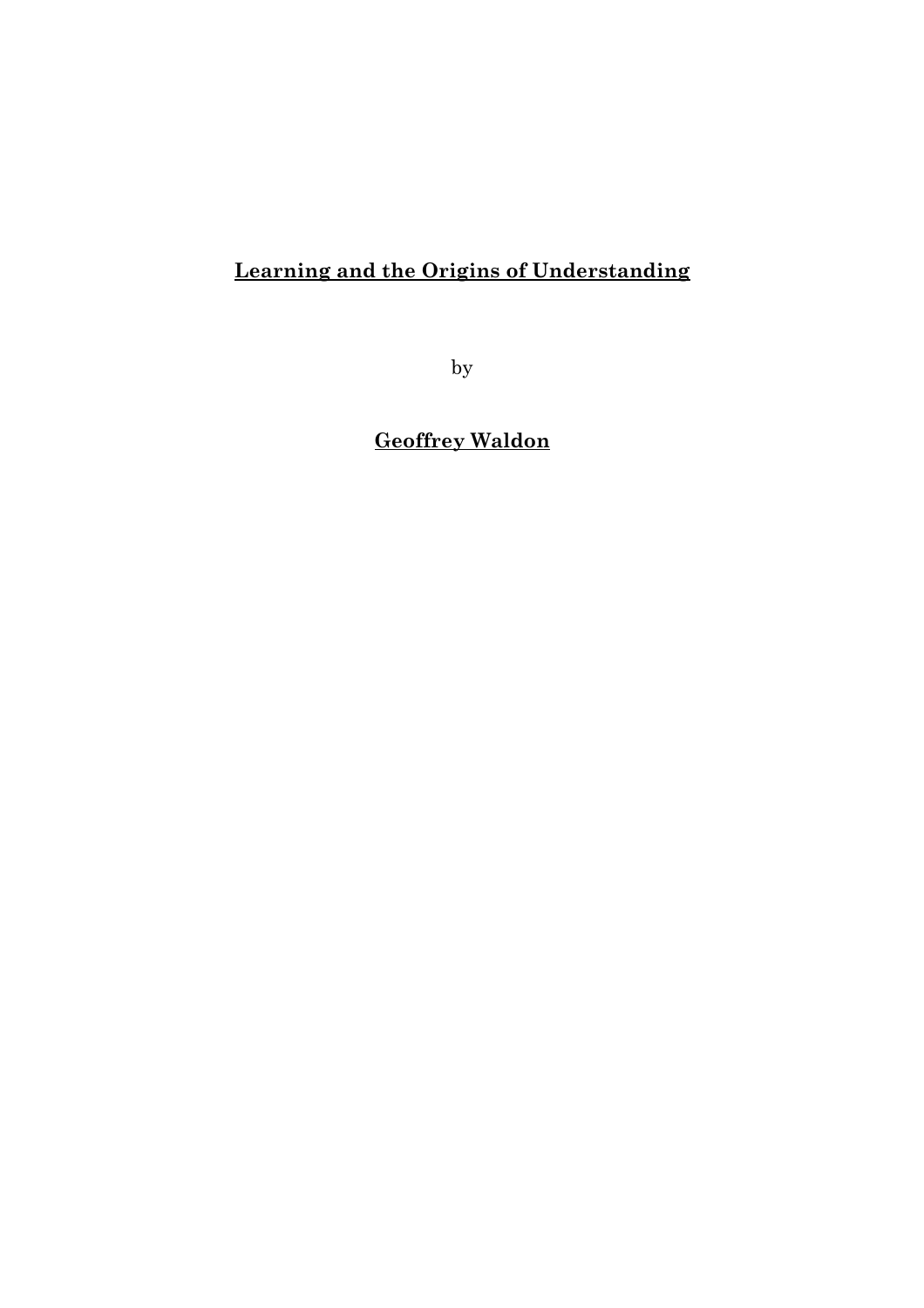# Development of the Experience-gathering Equipment

'Fundamental Understanding' is, as has been suggested earlier, that capacity, learned on the basis of a complex system of inherited structures and propensities, whose function or purpose is, so far as is possible, to ensure the survival of the organism. The greater the variety of habitats and the wider the range of circumstances the individual organism might be expected to encounter the more unspecialised and pluripotential its structure and adaptive abilities must be; hence the greater and more varied the range of its necessary activities and derived experience, and the longer the duration of its period of preparation - its childhood or infancy.

The human organism occupies many years in preparation for adulthood or that phase of the life-cycle where improvements in performance are based on minimal further changes in bodily structure and must therefore normally depend almost entirely on the previously acquired quality of learning. It might be thought of as consisting in a balance between a capacity for dealing rapidly and effectively with familiar and anticipated contingencies for which it has been 'trained', so to speak, and a less clearcut more dynamic capacity for recognising and approaching less familiar sets of conditions, and for quickly and effectively learning behaviours which are likely to prove adaptive not only in the short term but also in the long term - increasing the likelihood of even more satisfactory interactions in the future.

Becoming an adult human being of course involves the early specialised developing of some aspects of fundamental understanding which will facilitate both communication between individuals and the assimilation of certain conventional skills and information. The great differences in the manner of development of the fundamental understanding and that which embodies interpersonal and linguistic understanding are such as to make it possible to study the two as parallel and to some extent rival pathways of development; however, despite the differences, the 'social-linguistic' ('analytic') is always contingent on the 'fundamental' ('synthetic') understanding and it is the general form of the early development of the latter which is to occupy our attention for the time being.

New understanding always arises as a result of the active exercise of the older. All new understanding derives from and embodies the principles of prior understanding. If it is recognised that novel understanding must have its source in new experience which in turn must derive from the organism's observations (or actions on the environment), and that such observations can only be designed on the basis of extant understanding, it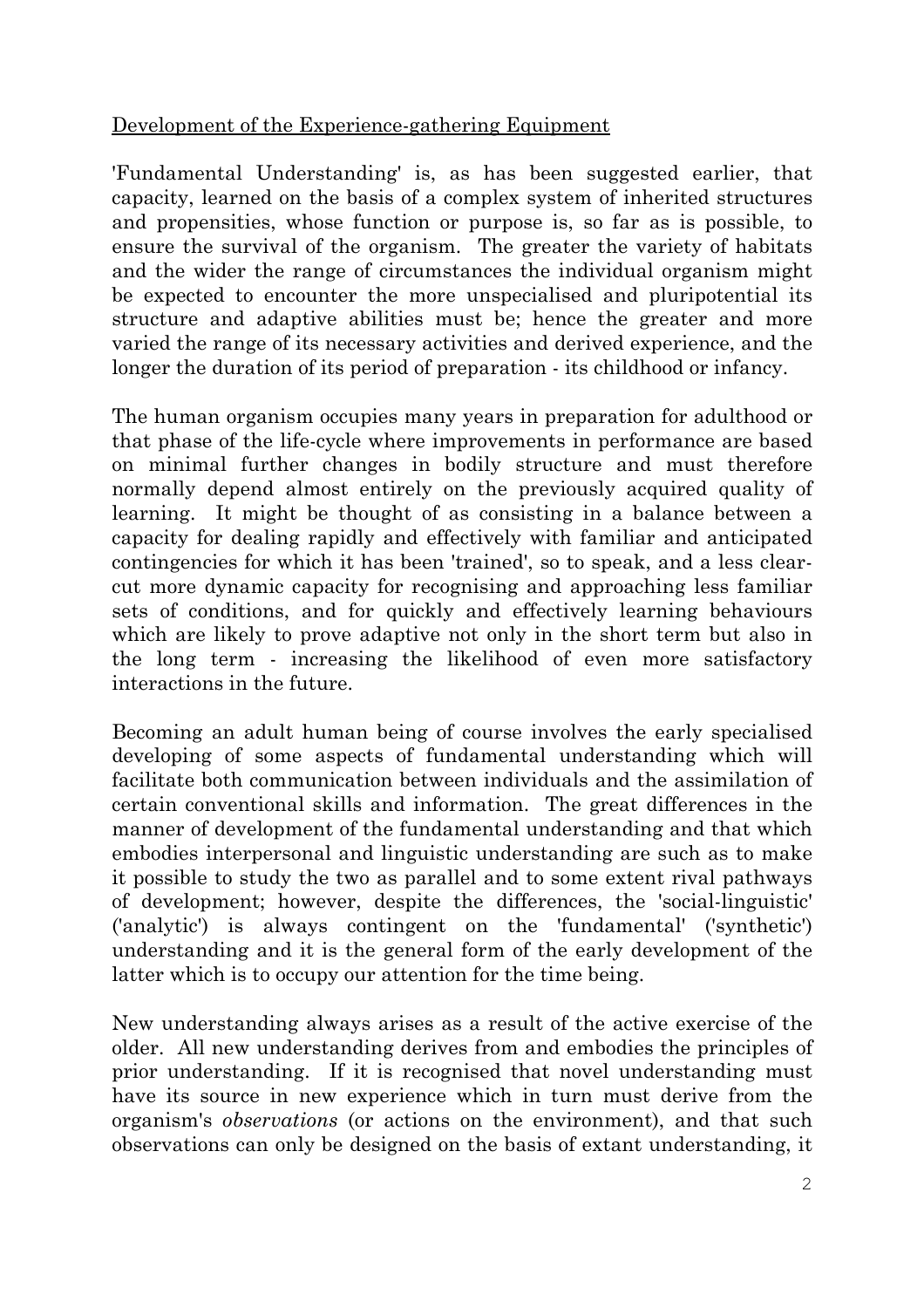follows that the new experience is the outcome of the discrepancy between the results of the observation which were predicted from the design and those recognised to actually occur in the event.

Clearly what is recognised is a matter of interpretation based on existing understanding, hence gain of experience must derive from a very narrow band of discrepancy so that rate of gain of experience at any stage of development must be governed by the 'reactive surface area' of present understanding and therefore depend upon the state of consolidation and enrichment (competence) arising from variation, as well as on the duration and vigour of observation. Just as the rate of reaction of chemical substances is directly proportional to the state of fine division or the degree of subdivision of the reactants, as well as on the temperature, pH, etc., so is the rate of experience-gain proportional to the state of refinement of the previous understanding, as well as to the circumstances and other conditions prevailing at the time.

Pursuing this a little further will be reserved for a later date since our present object is a brief revision of the early development of the organism's equipment for the sampling of environmental forces and the gathering of new experience. What I refer to as learning-how-to-learn 'tools' are only fairly well defined states of preparedness which, as we have seen, grow from even more basic operations and give rise, by refinement and/or combination, to even more advanced learning-how-to-learn systems of 'tools'. The whole is a rapidly growing explosion of understanding any level of which is responsible for designing, initiating, directing and sustaining (or maintaining) the activities of the 'hardware' (i.e., the bodily structures), which activities thus always contain the essence of those activities which underlie and have led to the presently operating understanding.

When considering the evolution of fundamental understanding several principles, here given under two headings, should be borne in mind:

(i) A consideration of economy of structure in learning (really experience-gaining) apparatus suggests that simple structures, where the form of the apparatus largely directs and defines the form of learning, are most suitable for learning simple skills. Provided it is adequate for the purpose, the simpler the apparatus the more satisfactory it is likely to be in learning.

 For example, a young baby is initially a trunk from which the limbs project like paddles. The arms at this stage have a very limited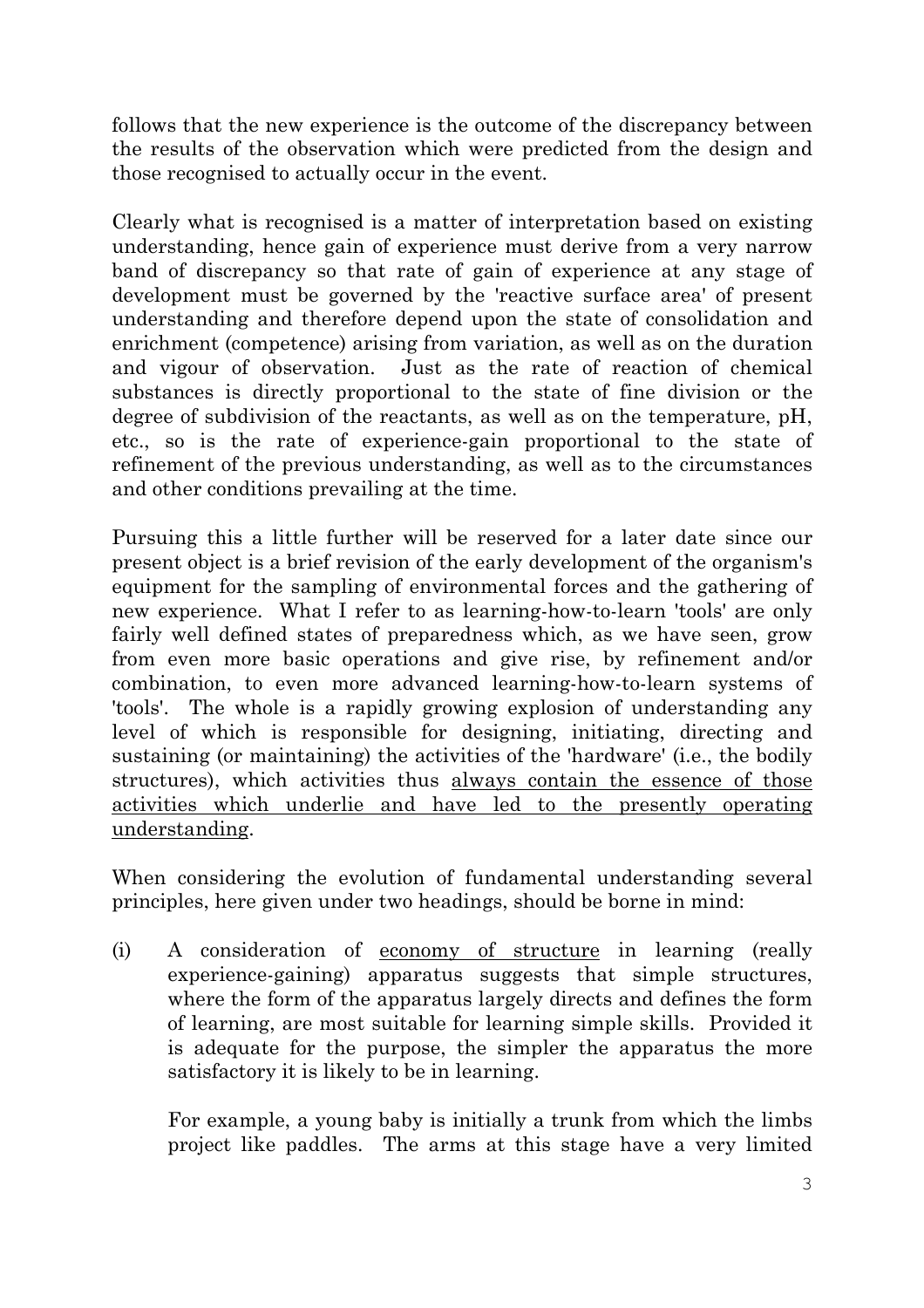range of movements at the shoulders and elbows, the wrists move almost wholly within the pronatory range and, at first, the fingers and thumbs are tucked neatly away. Such a simple and relatively 'stiff' lever system is ideal for the business of learning the main or axial limb movements. As the limb proportions change and the constraints on movement relax (partly as a direct result of the learning process) the resulting increase of movement 'space' renders further movement variations more likely and provides a basis for expansion of experience and understanding.

 It would seem that since understanding develops always by the new deriving from a sort of division of the older - primary principles so to speak giving rise to secondary, secondary to tertiary, etc. - the learning 'hardware' (bodily structures) should ideally develop and proliferate in harmony with the increasing understanding; however, the retarded child almost always possesses hardware far too sophisticated for his needs and so both lacks the clear-cut simple movement-defining constraints of the more rudimentary bodily structures (equivalent to loss or blurring of the signal known as 'equivocation' in a transmission line) and suffers the distracting and 'jamming' effects of superfluous and chaotic bodily excesses (the equivalent of masking interference or 'noise'), in addition to integrational difficulties to be discussed briefly towards the end of this essay.

ii) The use of rudimentary structures which continually change form, mechanical characteristics, etc., during the learning of skills, and which steadily increase in complexity, naturally imposes a certain minimum 'tolerance' or uncertainty on the realisation or outcome of any designed bodily action, a tolerance which, as implied earlier, is essential to the build-up of experience.

'Tolerance' in this respect refers to the range or envelope of recognisable or acceptable variants. When considering the movements of a young child tolerance might be represented by the degree of natural 'clumsiness'. The movements of a two year old child, for example, however right for him would be seen as extreme clumsiness in a three-year old. As he gets older and bigger the range and amplitude of unintended variants on a deliberate movement get steadily smaller or, as we generally put it, his movements get more precise or he becomes 'cleverer with his hands'; however, we should be aware that there is normally a nice balance between the clumsiness which frequently disturbs the definition of the basic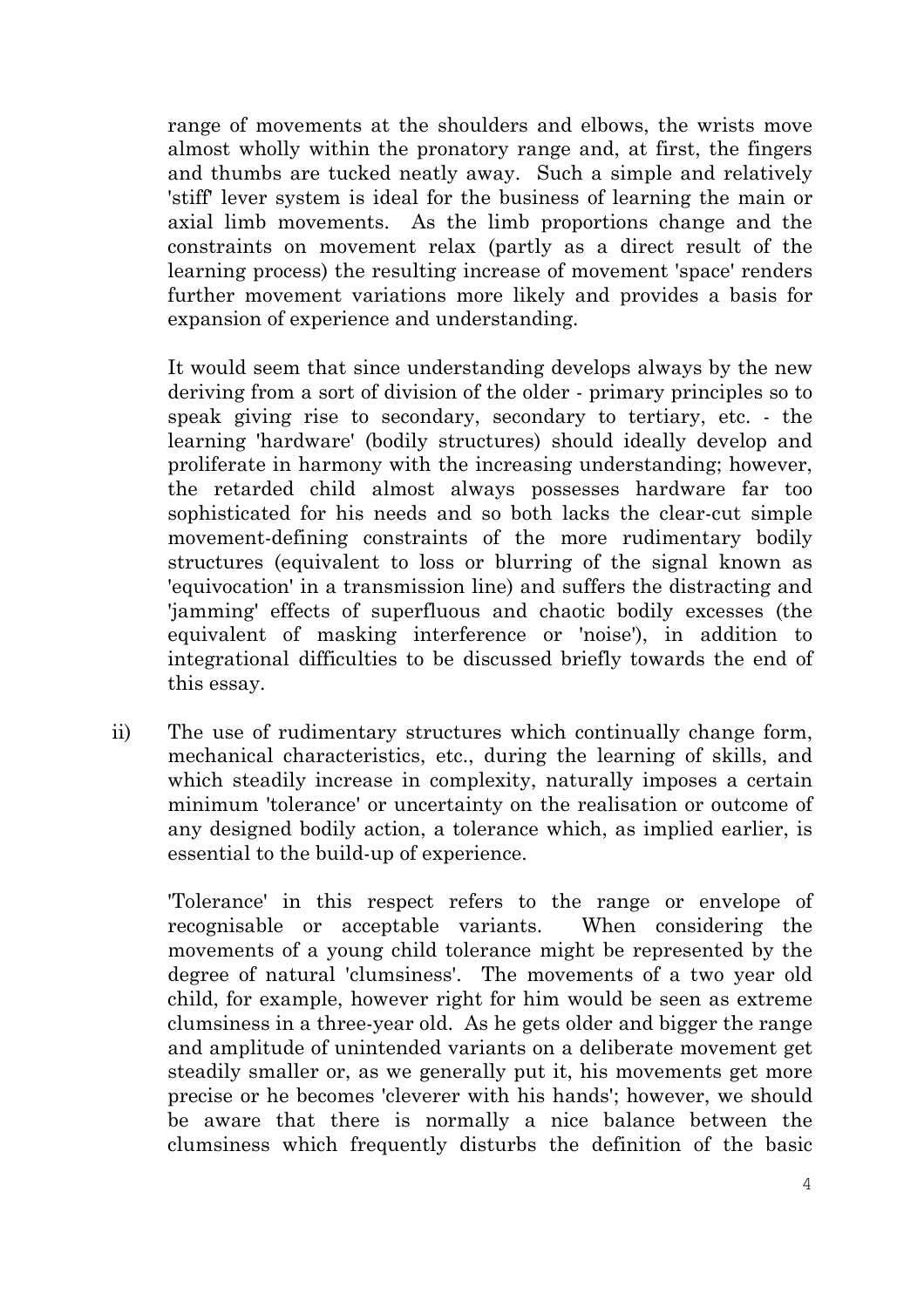movement pattern on the one hand and the over-precision which obstructs the possibilities for variation and change on the other, and any upset of this balance is likely to interfere with normal development. Any influence which trains unwarranted precision in a child's movements diminishes the range of tolerance and limits the increase of experience. Such limiting forces may be entirely spontaneous to the child, or directly or secondarily, consciously or unconsciously, the result of adult influence.

Bearing these principles in mind we may return to our study of the normal early evolution of the human organism's experience-gathering apparatus which consists at any moment in time in the steadily changing, maturing, mechanical structures coupled with the contemporary capacity for driving and directing the operations of these structures in their observations on the environment.

A newborn baby, indeed a baby during the first several months, can be seen to be a very loosely integrated creature. Unlike animals such as the horse, which are capable of highly organised bodily actions from birth, the human baby appears to be a mass of largely independently moving limbs. In fact it is a profitable exercise to view the baby as five 'limbs' connected through a central trunk; the 'limbs' may then be thought of as more-or-less complex levers for moving their main exploratory and distal parts (hands and feet for the arms and legs, visual or auditory (or olfactory) focus or mouth for the head 'limb') through space.

The organism is required to develop a stable and principally vertical, 'chassis' from which to operate and subsequently a locomotor mechanism for transporting the chassis and support parts from one place to another; however, the aspects which must most concern us at this time are those which develop at first in common with and later on the basis of the chassis structures, for these are the ones most closely associated with fundamental understanding.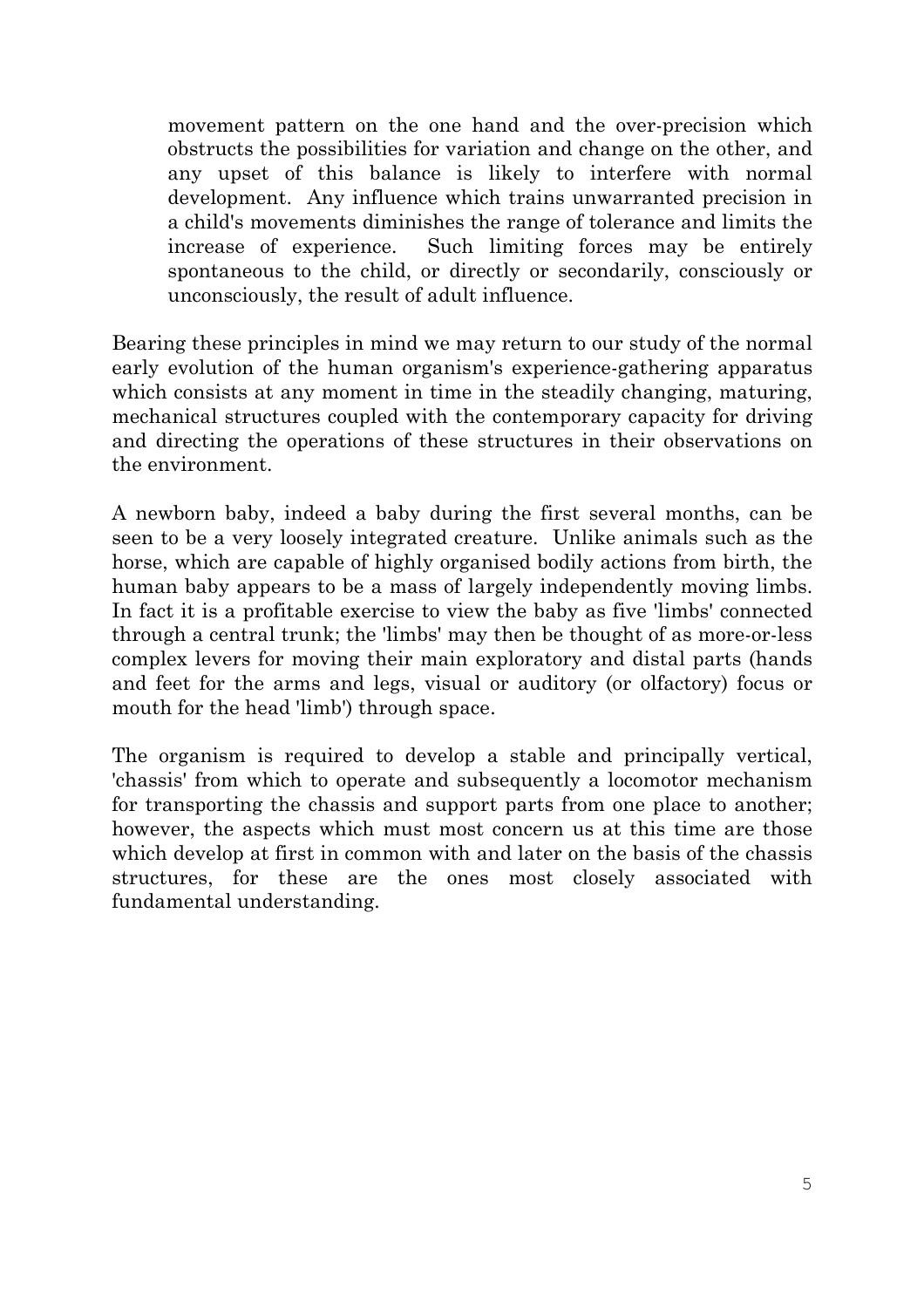#### The Stages of Development

Developmental 'stages' in the sense that I am using the term refers to the sequential point and developmental period during which appear the first signs of anything that might be recognised as clearly characterising the behaviour towards the point when the behaviour may be said to be described by the definition given to the stage, and on to the point when the set of behaviours, constituting the definition of the stage, may be said to be mature or in equilibrial harmony with the child's functional level. For example, up to a certain age no sign of a particular kind of expected behaviour may be discernible by the observer. Then, at first fragmentary, behaviours of this kind appear more and more frequently as if planned by the child. Eventually such behaviours may become so common as to form a characteristic part of the child's persona of behavioural traits but steadily the child's power over this particular behavioural form increases until it is wielded at last as a whole and used normally as a component of some even more complex activity. Nevertheless, however complete a stage, skill or piece of understanding may be it must continue to develop as the child develops.

Organismal integration. The first stage, which however continues to consolidate indefinitely, is bodily integration, which necessitates the baby's developing the use of his 'limbs' individually, but more and more in conjunction with one another. Each 'limb', as its stamina increases, steadily extends its range of operations and 'region of interest' both by reaching further in every direction and sense and by increasing the number of postures of the limb through which it can bring its focus of action to bear at any locus. It is important to remember however, that although the observer fixes his attention on the extremity of the child's limb, knowing the main purpose of the stem of the limb will be in due course to move and direct this extremity, the sensations from which experience will be crystallised arise from the whole limb (and trunk etc.) and there is no reason to suppose that the hand, for example, has any priority for the child's attention at this time.

As the 'region of interest' of each limb increases in extent and solidarity the overlap between provinces leads to one limb's becoming the object of interest for another and, in due course, to two limbs acting on or sharing a common 'focus' of interest. Such a combination or union is really a 'cooperation' between two or more systems regulated primarily by information fed back to the controller of each participant member in the ensemble which pursues its own private ends in addition to those accruing from interplay and a liaison with the others, rather as member musicians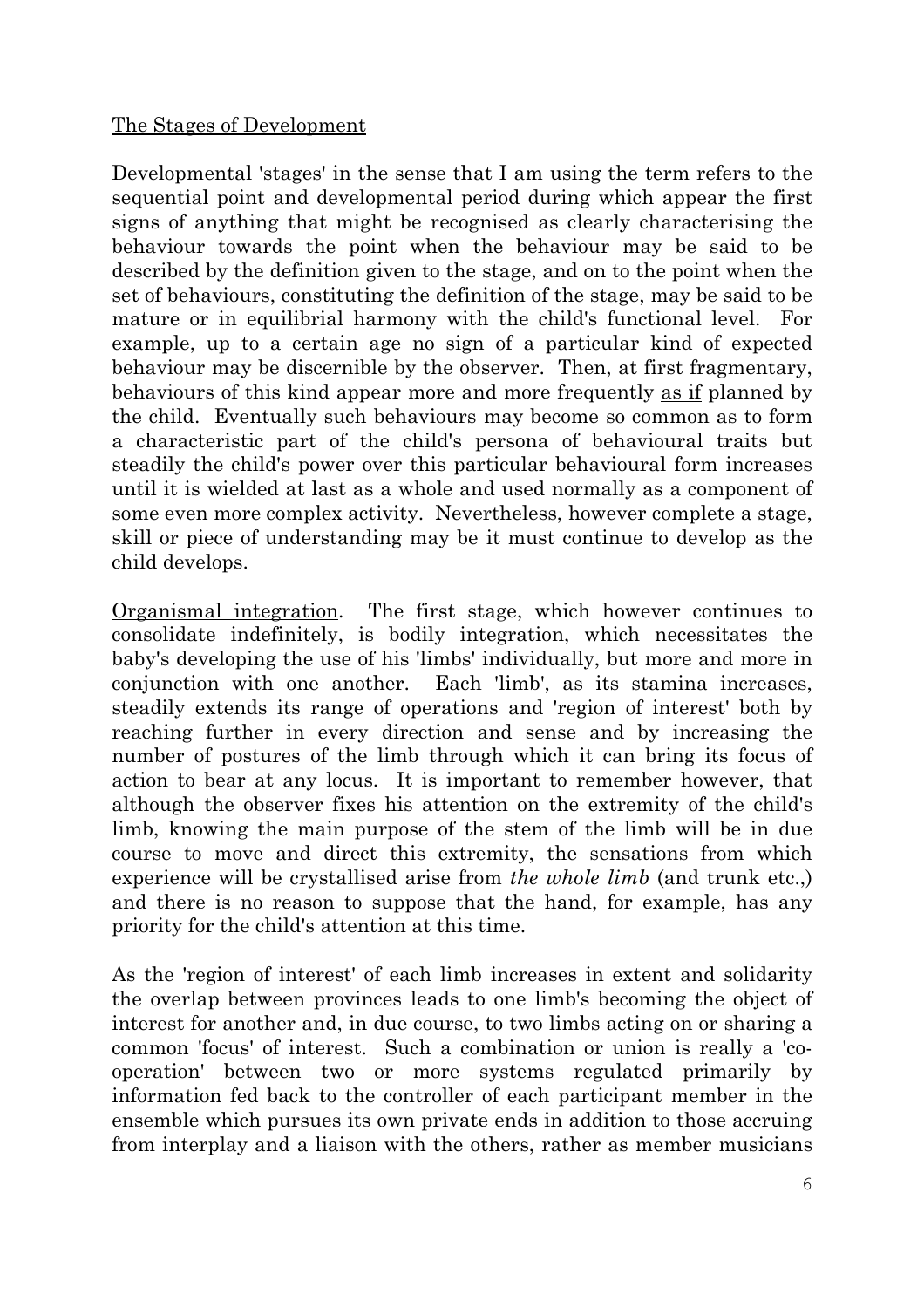of a chamber group play their own individual parts whilst consciously combining and participating in the larger whole. Then, pursuing the analogy a little further, the members of the team in working more together than independently, come to play more and more co-sympathetically until finally their harmony of activity is such that they play as if one musician.

This bodily integration, which as has been suggested results from external 'loop' co-operations, may be seen as the first major stage in the development of the understanding-gaining mechanism; however, although from about nine months any movement of any part of the body is normally well integrated with all other movements, this process of integration continues to develop virtually throughout life, and in particular during the time of bodily growth.

The growing child's formation of an integrated or complete bodily control, (which implies a bodily image or understanding of the limits, limitations, scope and possibilities, etc., of his bodily parts and further means a reciprocal structuring of and familiarity with the space within and through which the bodily parts move and have their being) together with his increasing capacity for bringing together, into focus as it were, the extremities of two or more 'limbs', allows him to direct the 'spotlight' of his attention in any direction and at any distance relative to his body and to actively and co-ordinatedly move the focus through every direction and throughout every dimension of space.

Origins of choice. During the first half of the first year every action in response to 'environmental' stimulation, that is to say every activity of the child, is necessarily immediate and obligatory; as immediate and inevitable that is, as the prevailing system of forces allows. Since the child's 'focused' attending is subject to these restrictions there will be an apparent rivalry for this attention between 'competing' environmental<sup>1</sup> patterns so that the precise forms of the resultant behaviours must be largely a matter of chance and temporal priority. His attention will be attracted and distracted willy-nilly as an elaborate system of relative interests is built up.

<sup>1</sup> Environmental, as a word or concept, appertains to all those forces to which the organism can respond or, putting it another way, of which the organism can be aware. Hence the states of his own body must be included, and it might be said that by far the most important environmental influences for a young child are his own postures and behaviours.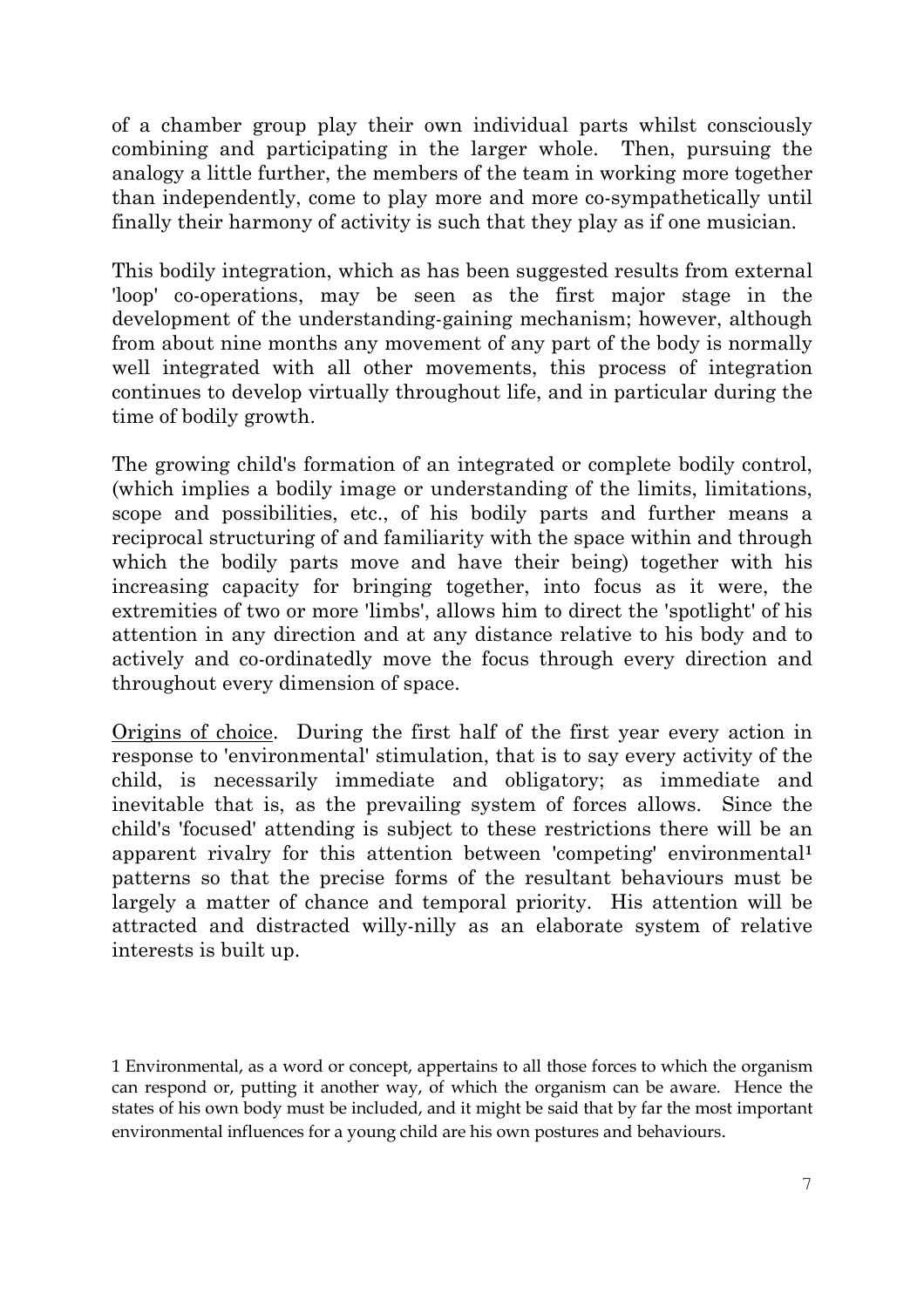A pre-requisite for the appearance of choice in the child's developing understanding is the ability to delay physical responding to recognised potential influences, which in turn requires his increasing capacity for varying the strength of his 'interest' towards a pattern (stimulus<sup>2</sup>) so as to allow graded deviation in the direction of his interest.

Such an ability to vary the level of attending and to delay the previous inevitable chain response behaviours could arise from the child's smoothly but actively 'following' a focus of attention under conditions where the strength of attraction varies from moment to moment, the focus moving into or out of the child's variably structured 'regions of interest', and where the moving focus comes close to or coincides with 'stimulus' patterns of equal or greater attractiveness. A more obvious but I suspect less important factor in the development of deliberate choice is the effect of environmental distraction in which external environmental features disrupt sustained attending as for example by startling, or force the attention through the imposition of a pattern of potentially greater intrinsic attractiveness, such as a baby's 'very favourite' play object or some special 'fascination'.

However, both these mechanisms have their origins in the earlier division of attention due to the pre-focused state where something inadvertently coming into contact with the child's hand or within his visual or auditory sphere of interest forces the interest in that direction, and reciprocally suppresses interest in the other limbs and regions of space. For example, at about six months a child's grasping at an object with one hand still tends to result in his loosening his grasp on and attentional contact with an object in the other.

.

 $\overline{a_1}$  , and the contribution of the contribution of the contribution of the contribution of the contribution of the contribution of the contribution of the contribution of the contribution of the contribution of the

 $\frac{1}{\sqrt{2}}$ 2 The whole concept of 'stimulus-response' in the study of behaviour is a very unsatisfactory and often misleading one. The 'response' is generally speaking the active process, the stimulus usually an available pattern of forces selected and seized upon (or actively ignored) by the responsive organism. That is to say, the importance of the stimulus, with a few crucial exceptions, is determined by the state of preparedness of the responding, or not responding, organism.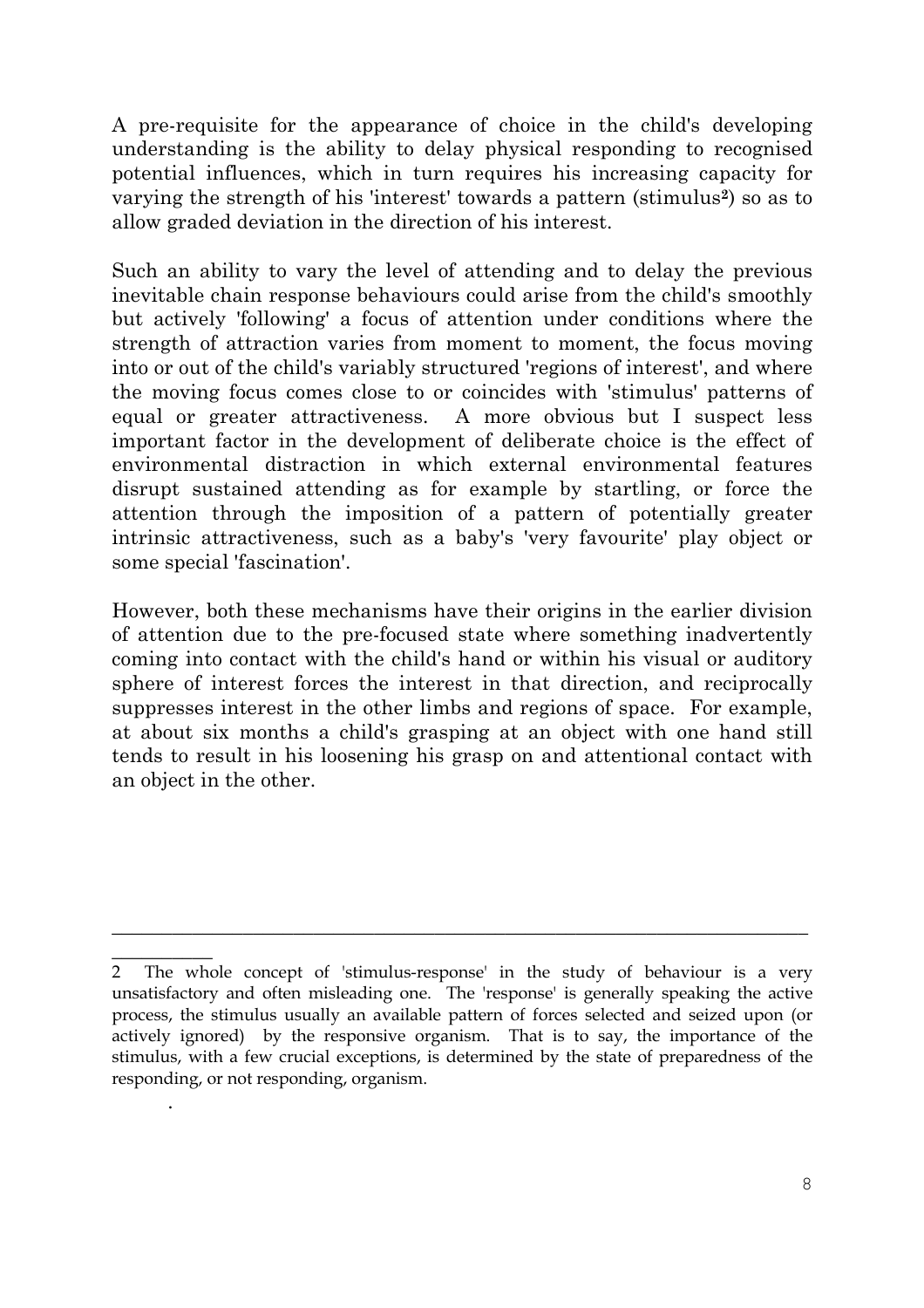The child's capacity for varying the strength of his attentional response and for delaying its access is further strengthened as the child's coming to retain a brief after-image of the form and direction of his action lays the foundations for the maintaining and subsequent recall of an image. This early development of (inertial) 'memory' arising in company with the exercise of delay in responding and early choice between potential 'objects' competing for the child's attention, leads in due course to the probability of effective competition, as it were, between images which are actively sensuous to the child and those which are retained or recalled ('remembered'); however, before the establishment of 'continuant' behaviours, which is the natural consequence of such opportunities for choice, a further refinement in bodily organisation must arise, namely sequential complementary division of functioning between limbs.

Complementary function in the 'limbs'. This is really an extension of the 'focusing' of concentrated attention but consists in the smooth and coordinated exchange of relatively complex actions or activities from one part of the body to another as in the transfer of an object, not by simply passing it from one hand to the other (which of course first commonly occurs about half way through the first year) but by means of the successive involvement of the two hands in a flowing sequence of limb and trunk behaviours, seen clearly first in the moving of an object from one side of the body to the other but later being commonplace in the normal exercise of such activities as bead-threading, knot-tying, combined use of 'knife and fork', etc., and subtly less obviously in almost every subsequent two-handed activity, including 'brick building', drawing, practical 'matching' and 'sorting' etc. It is as if the action rather than the object were passed from 'limb' to 'limb' or side to side, with continual monitoring through the head-limb.

Such a capacity is intimately bound up with the power to direct attention alternately from one hand to the other, as in striking a drum or in using both hands reciprocally to pick up a lot of objects, etc.

Handedness or lateral dominance. Normally, towards the end of the first year the appearance of a slight bias or preference for one side tends to obviate indecision and lateral confusion (Buridan's Ass' dilemma), which are inherent weaknesses in the normal, integrated, co-ordinated and largely symmetric two-handed approach to tasks, without interfering with the validity of such bimanual behaviours. This tendency in favour of one side, usually the right, when initiating an asymmetric response, which is probably a very simple mechanical bias, is dignified by such terms as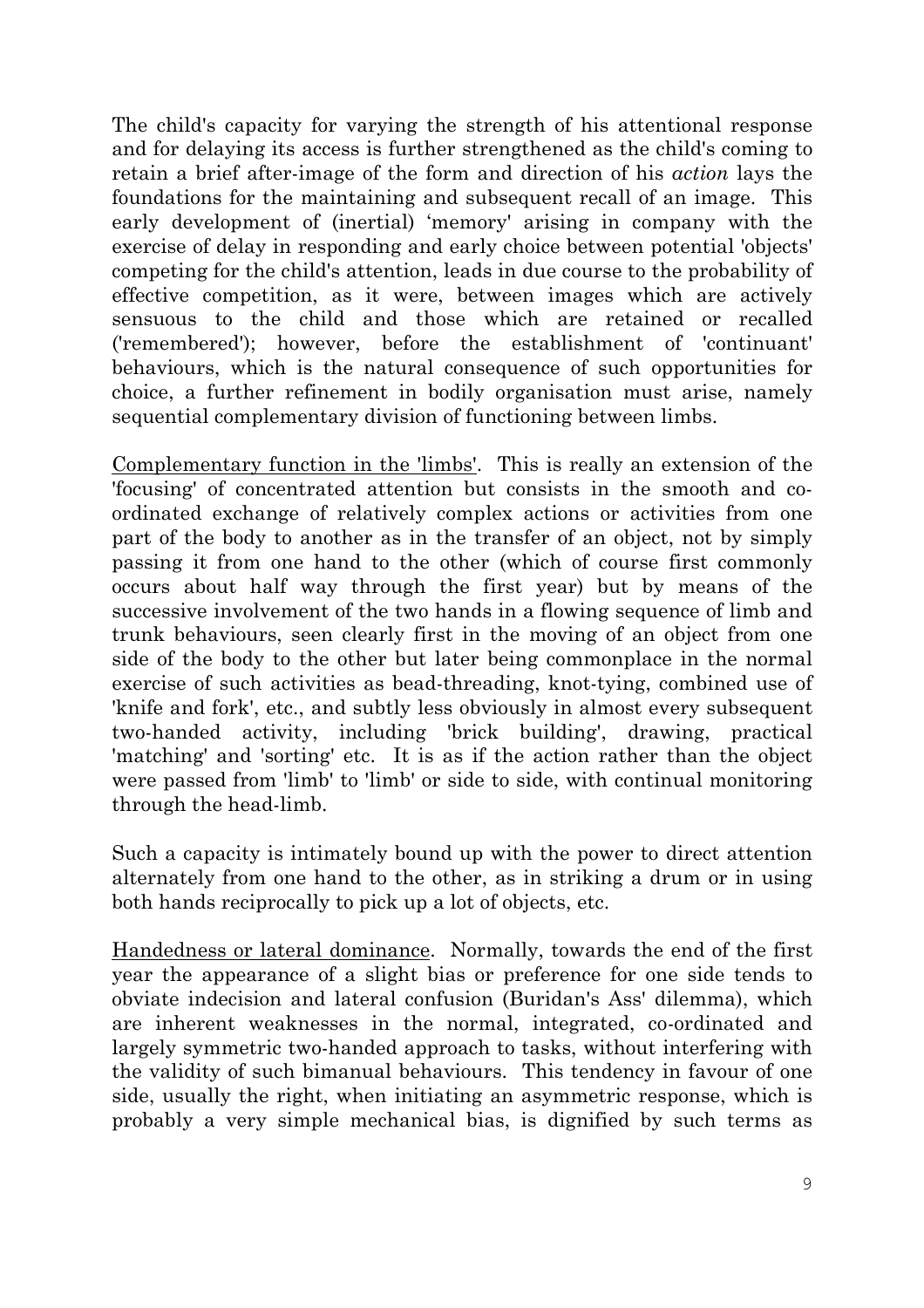'lateral dominance' and 'laterality', and has become surrounded by a mystique and a great deal of nonsensical thinking.

Children who have failed to integrate their movements adequately do not develop a true laterality based on a capacity for focusing the whole bodily attention through any part, although they commonly have a 'preferred' hand. They are 'one or other handed' rather than right-handed or lefthanded.

Continuant behaviours. Towards the end of the first year, as intimated earlier the child's emerging ability to hang onto the concomitant sensations of sensory activity beyond the period that the senses are actually responding to external stimulation, combined with his increasing potential for making choice constitutes a foundation for competition for attention between the immediately sensuous and the remembered, between the palpable and the imagined. Changes of activities have previously depended on choice between potentially rival external stimuli so allowing, in the absence of adventitious disruption, only for concatenations of conjoined responses each leading onto the next, often in an oscillatory manner. For example, a held object might be put into a held vessel to which the child responds by taking it out again, bringing him again to the situation to which he had previously responded by putting-in. The child's physical structures etc., impose a sufficient 'tolerance' or impreciseness for continual variation but the behaviour continues in general to oscillate until fatigue or distraction interrupts or deflects the behaviour pattern.

From about twelve months or so circumstances occasionally promote conditions where the disposal of a picked-up object is followed by a return of the child's attention to the source of the object where another object may be picked-up and disposed of. From this time on such events become more frequent and by fifteen months the main foundation of the capacity for transferring a number of objects successively from one place to another (as in putting perhaps five cubes into a cup), a capacity necessary to almost all subsequent complex operations and which I term 'continuant', is demonstrably laid. A simple analogy for this vitally important change from oscillatory to on-going activity might be the rectification of 'alternating' electrical current to 'direct' flow.

Period of rapid experience gain. In practising continuant skills during the ensuing twelve or so developmental months the child is 'forced' not only to familiarise himself with the basic operation, through the continual transfer of objects etc., so as to relegate the basic operation to a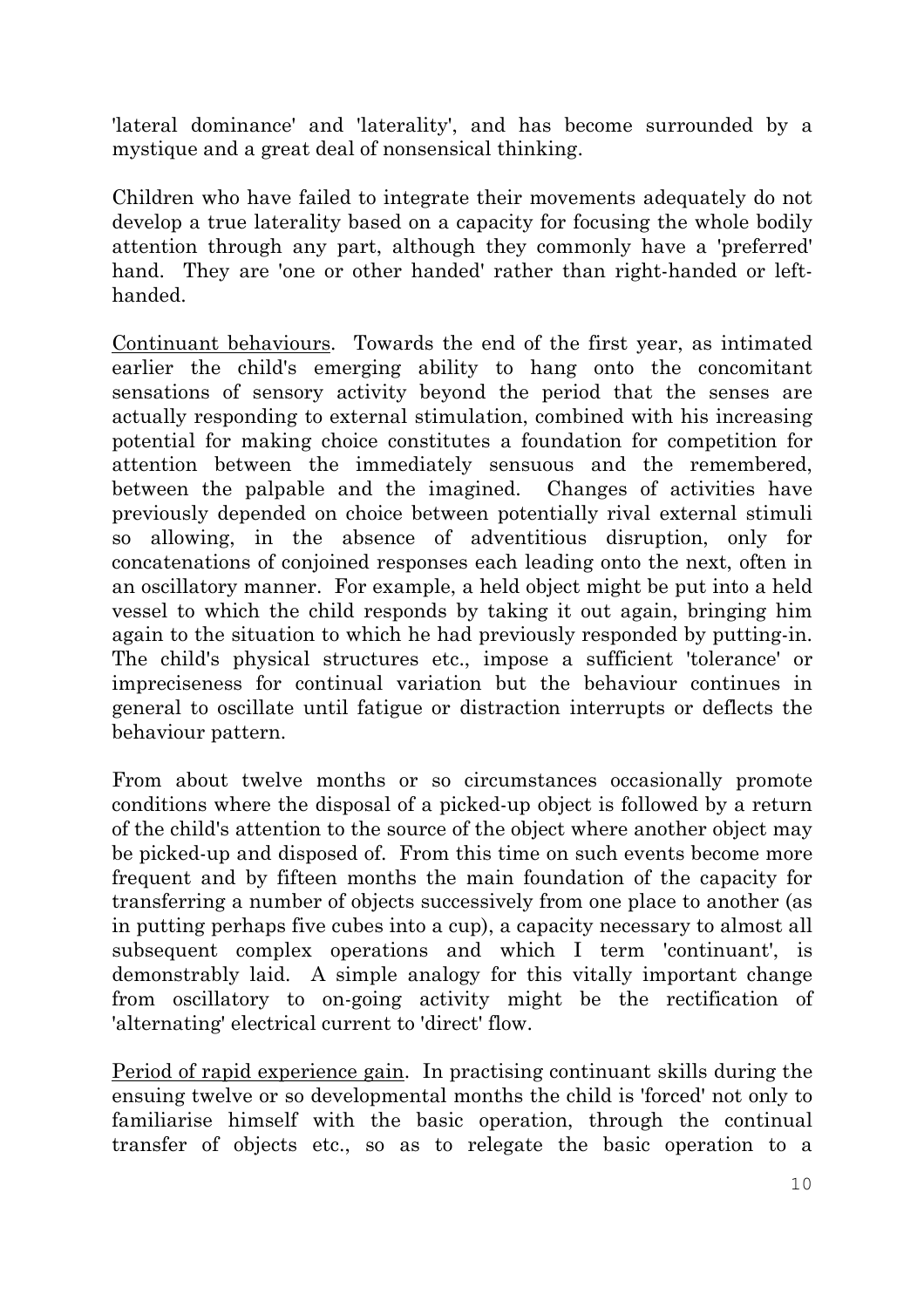'subconscious' carrier phase but also to accumulate innumerable perceptual experiences relating to the appearances, properties and associations of the various objects and the materials involved, to the use and nature of the space within and through which his own body and external objects are moved (and reciprocally to the use and control of the movements of his own body), and to the behaviours of the moving and moved objects and substances within that space. This period is clearly a very rich one from the point of view of general experience gain.

The 're-direction' of actions. Behaviours during the greater part of the second year although more and more consciously planned and anticipated nevertheless tend, once initiated, to be carried through as complete actions; however, as the continuant aspect of all activities becomes more automatic the child's ability to control and change the course, even the form or definition of an action actually during its execution increases so that by the end of the second or beginning of the third year his powers of 're-directing' actions allow for choice actually during the course of an action. Hence instead of activities being broken up into a sequence of separate, inertially complete actions, their continuous control with instantaneous change of direction, etc., becomes possible on the basis of the information fed back from constant monitoring of the events.

The primary learning-how-to-learn 'tools'. Such a degree of sophistication as is normally only attained by three-and-a-half years, is necessary for even the earliest extended and active searching for similarity or difference, as in 'sorting' and 'matching' and for a deliberate striving to reproduce a one, two or three-dimensional pattern; however, by quarter way through the third year the child is usually able to behave for brief periods as if she were consciously attempting to copy a brick or drawn pattern. From this time on conditions normally become steadily more conducive to the early development of the learning-how-to-learn tools.

Within the early stages of the development of learning-how-to-learn tools the child's tool-like behaviours are clearly triggered by her recognising certain sets of circumstances but the continuation, order of component behaviours, and the definition and the direction of further action are governed almost wholly by the conditions prevailing at the time, one action leading on to another. Facility in the activities leads to each action's having a greater influence over the subsequent ones whilst increasing 'redirective' freedom allows decisions to extend from individual actions to whole sequences of activities. Gradually it thus becomes possible for the whole design of such an activity to be envisaged from the start from the materials and circumstances of which it was originally a part. Becoming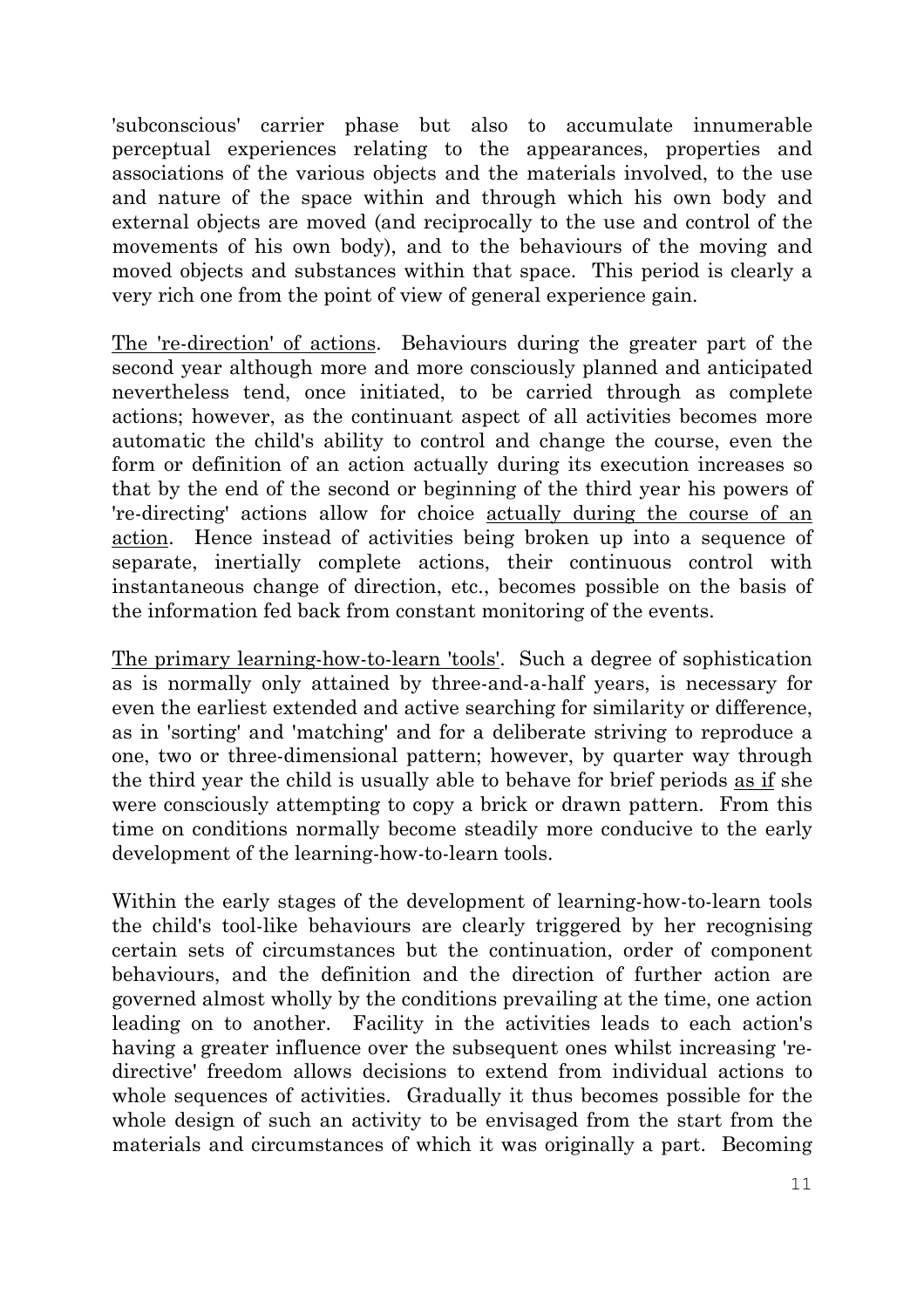more complete it is wielded or applied by the child as a whole, at first an end in itself (for the sake of the activity) and subsequently as a means to some other end; used in fact as one tool in the child's tool-kit of experience gaining equipment.

In due course such 'tools' are assimilated into the child's personality of behaviours, indeed many aspects of her personality may be seen to consist in her manner of approach to tasks and problems which is largely determined by the quality of the learning-how-to-learn 'tools' she employs.

As has been said the earliest signs of differentiation of these 'tools' may be discerned in the behaviour of a child during the second quarter of the third year, and the fourth year sees their reaching a high level of maturity as well as signs of their effective use of means of actively carrying out novel experience. Derivative learning-how-to-learn tools have not yet been discussed but the development of the environmental-influence sampling equipment during the first three to four years may be summarised as in the accompanying diagram.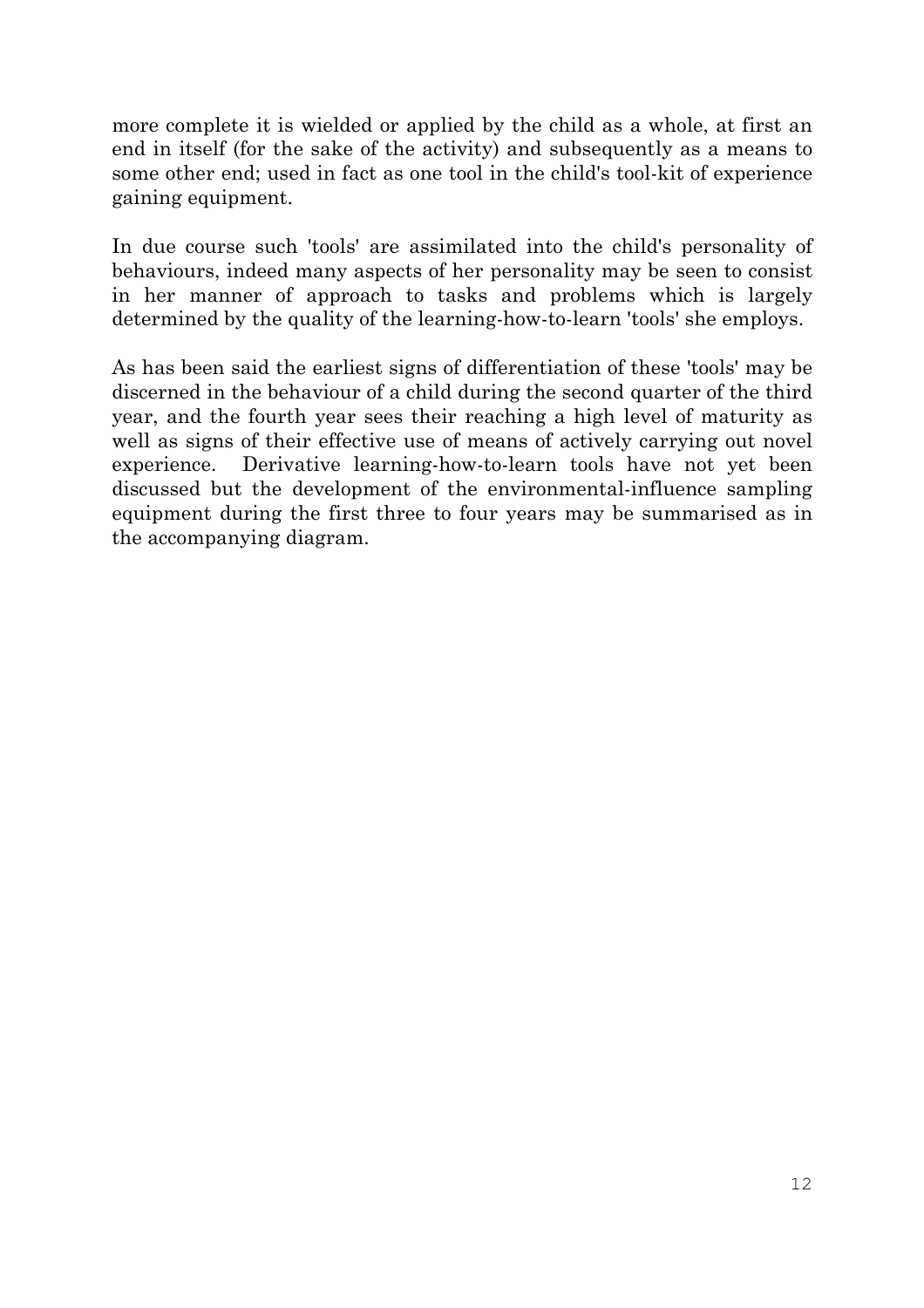#### EARLY DEVELOPMENT OF EXPERIENCE-GATHERING OR LEARNING-HOW-TO-LEARN TOOLS

#### Age in months

- 0 Increasing total amount, range amplitude, density and variation
- Early overlap of space domains of basic 'limbs' (including head); 'Interference' between limbs leading to external communications loops and 'co-operations' between limb<sub>s</sub>
- 6 Obvious early 'focusing' of Rapidly increasing bodily attention; responses immediate and integration in activity. irresistible. (forced attending).
- 9 Early bilateral 'complementary' Increasing deliberate activity; actions passed from one securing (e.g., manual part of the body to another; picking up) followed by early delay in responding. passive or unheeded 'losing'.
- 12 High level of integration; centrated 'focusing' of attention; deliberate delay in<br>responding; early choice; actions generally alternating but disposal. occasional 'continuant' behaviours; lateral bias or dominance.
- 15 Early distinct stage of 'continuant' behaviours.
- 24 Early 're-direction'; continuant Practising 'continuant' activities<br>behaviours well enough established with the inevitable gain in behaviours well enough established with the inevitable gain in<br>to allow decisions modifying the experience of bodily awareness, to allow decisions modifying the behaviour during the actions.
- . 27 Occasional behaviours as if deliberately amassing and separating objects, or . reproducing a pattern from a **contract of the set of the set of the set of the set of the set of the set of the set of the set of the set of the set of the set of the set of the set of the set of the set of the set of the** model. **Example 20** in the set of the set of the set of the set of the set of the set of the set of the set of the set of the set of the set of the set of the set of the set of the set of the set of the set of the set of t
- 30 Early definition of learning-how-to ....... the development of learning-how-to<br>learning-how-to-learn tools (Learning-how-to-learning)

.

- 42 Primary learning-how-to-learn 'tools' well established.
- 45 Early use as tools for learning. (Learning from the use of the tools.)

in bodily movement **Increasing amount and range of** 'fixation', 'following' and 'scanning'.

Increasing powers of deliberate

space structuring, properties. and behaviours of objects etc., the raw materials for........

learning-how-to-learn tools (Learning the tools).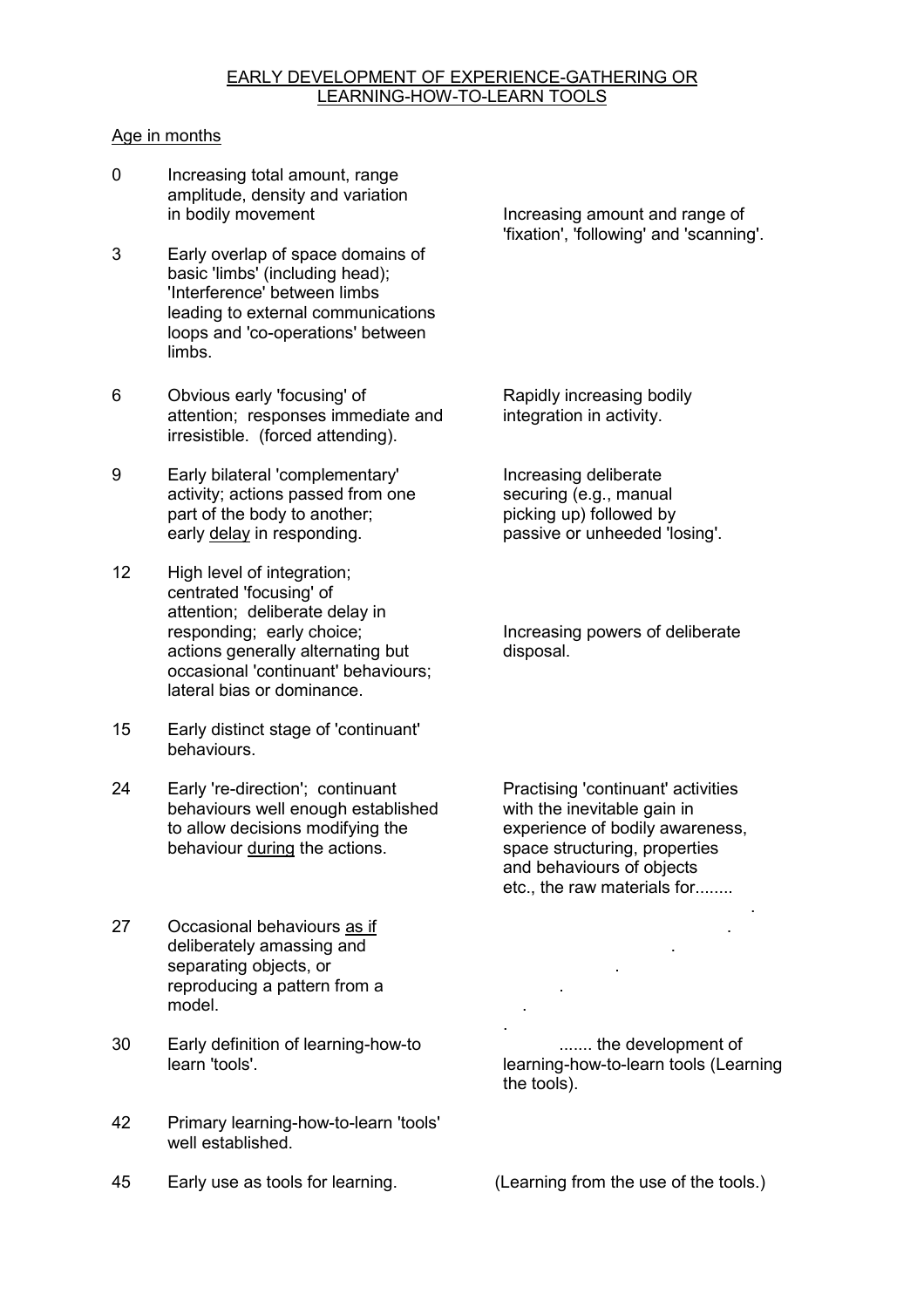Relevance to practical teaching

An awareness of such a main-stem system of development assists the teacher in planning the form, and in ordering the priorities, of an educational programme.

For normal progressive expansion of understanding it is necessary that the production of any activity simultaneously exercises all those fundamental skills on the basis of which the activity has developed. Normally the free and freely reinforced movements of and from the early activities is at least adequately sampled so that the underlying or precursor activities are continually involved; however, the child whose anomalous development has meant that his understanding has never been in complete harmony with his physical growth (being retarded and less than normally competent for whatever reason) and who has not sufficiently learned to equate effort with pleasure, is likely to neglect the rehearsal of any underlying activities not entirely necessary to the matter at hand.

Hence in the teaching of handicapped and retarded children deliberate attention must be given to ensuring the constant recapitulation of these foundation activities in order to compensate for the neglect due to primary or secondary impediment During the exercise of a task a good 'rule of thumb' is to be willing to devote approximately 90% of our, and the child's, effort to these basic matters, leaving an entirely adequate 10% for the more sophisticated levels of the activity.

Therefore quite apart from the specific reasons for having a child pursue a particular activity it is essential that the teacher constantly asks herself a number of questions which might include the following:-

- 1. Is the child making maximal use of his available bodily movements and reciprocally of his available space? Are his movements brisk and vigorous? Good movements involve maximal variation within the defining envelopes of the actions but little or no superfluous, irrelevant or unnecessary movement.
- 2. Do all parts of the body participate in each action and activity, the less actively protagonistic occupying a supportive role, always prepared to assist, complement or take over/inherit the main part?
- 3. Is the whole attention constantly focused on an activity however unusual the variant employed or does it seem that it tends to be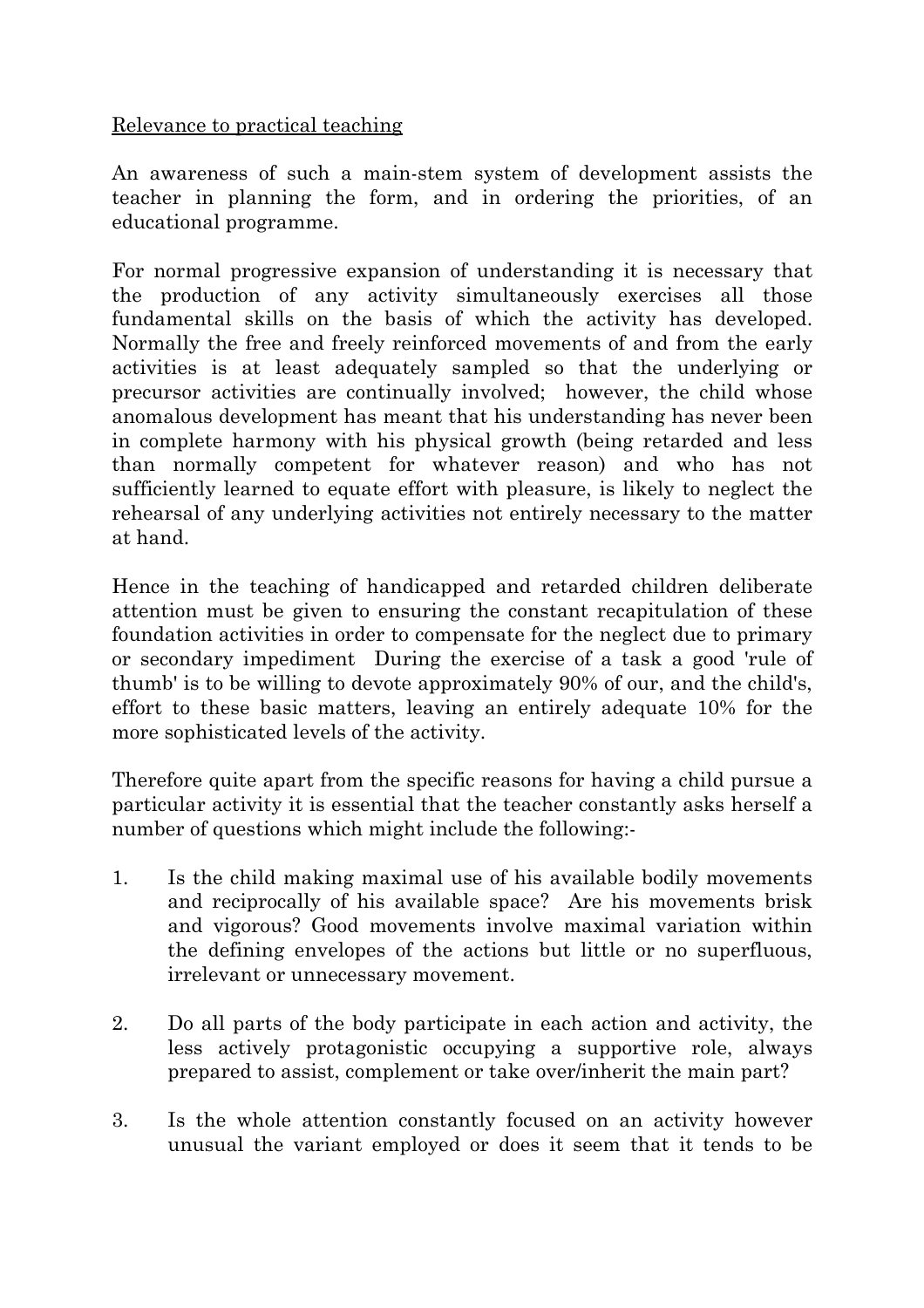split, divided and thereby diminished when less common postures or greater effort are required?

- 4. Is the child able to restrain himself from immediate physical engagement with the materials when approaching a problem or task so as to allow sufficient opportunity for assessment, interpretation and decision on a suitable plan of campaign?
- 5. Is the underlying 'continuant' ability sufficiently facilitated (free and automatic) to provide an unobtrusive carrier phase (freeway) for every ongoing activity?
- 6. Is the active focusing of attention utilised in constantly monitoring all activity so as not only to recognise and seize upon new experience but also to detect anomaly, eccentricity, etc., and so allow for 'redress of error' and changes of mind?
- 7. Are increasingly extended sequences of behaviours being carried out, towards achieving or maintaining 'tool' maturity, as if planned that way (as opposed to the child's always working in a piecemeal fashion)?
- 8. Are sufficient variants of techniques, materials, circumstances, etc., being used so as to perpetually strengthen the definition of the 'tool'?
- 9. Is there a definite goal in the use of the tool (as opposed to a drive to complete the 'task'), the end result being in keeping with the outcome as anticipated from the inception of the action?

## 'Motivation'

Mental effort drives ultimately from physical effort.

The more effort the child puts into physical activities, as his understanding expands, the more he will subsequently apply to the derived mental equivalents. It is the association between effort and pleasure (not the influence of 'success' or 'achievement') which finally determines the strength of 'motivation', and the earlier and more effectively this bond is forged the greater will be the child's implicit scope for developing understanding.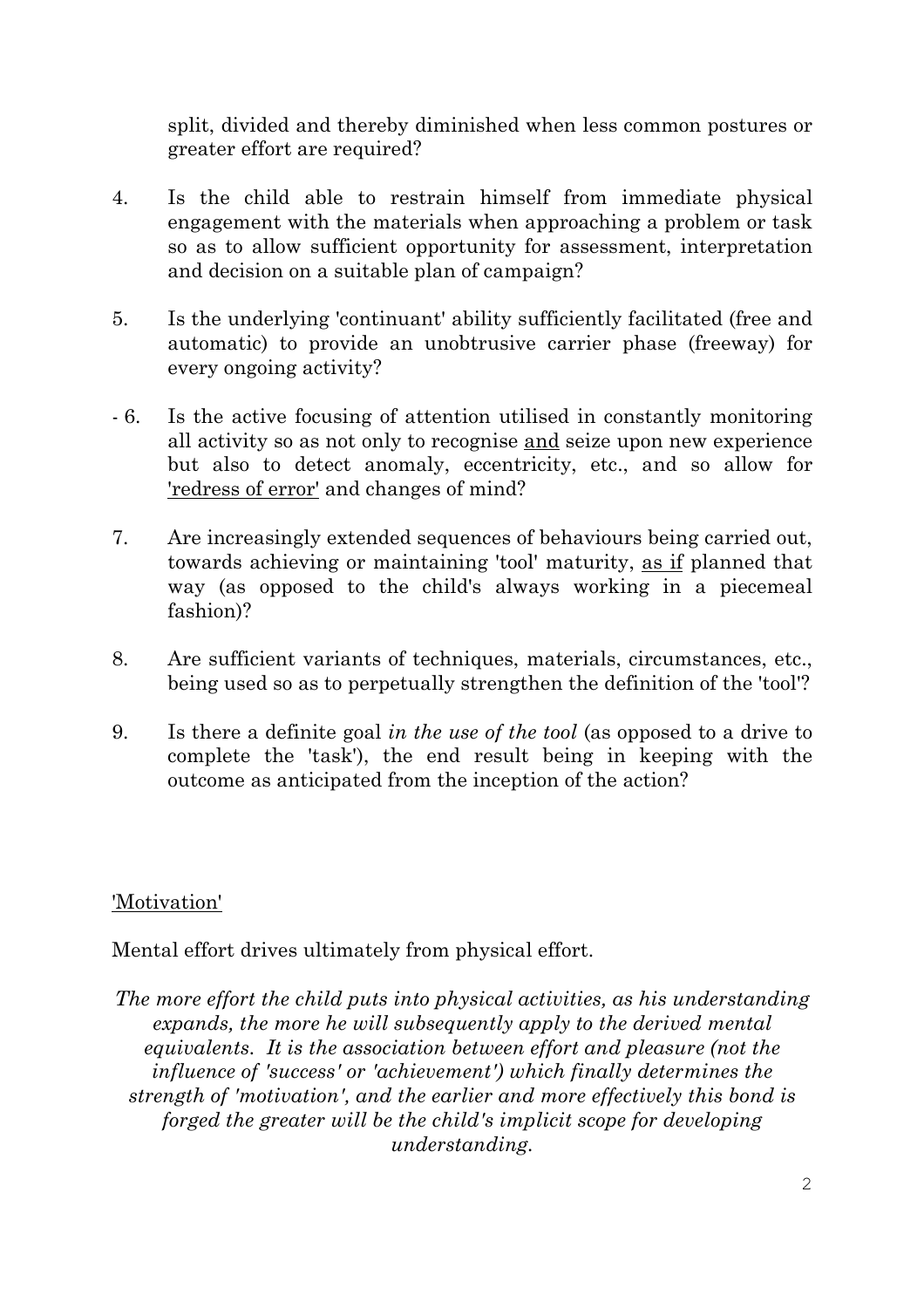#### Appendix 1

# Note on Learning Difficulties Arising from Inadequate Bodily Integration

Any failure of complete fusion and unification in the functioning of the several limbs results in some degree of permanent fragmentation of the child's 'region of interest', with multiple foci in his directing - or blurring of his 'focusing' of - attention.

A proper discussion of the various effects of such a developmental break down must be left until a later date but a consideration of the much simpler but roughly analogous effects of an ocular squint may be helpful in drawing attention to the very serious implications for education.

The blurring of definition or the contradictory information which results from a misalignment in the use of eyes tends to be compensated for by effectively 'closing' one eye, usually by withdrawing attention from its retinal activity in some way. There is inevitably a consequent limiting of the visual range and loss of stereoscopy, among other untoward effects.

In a similar manner children with inadequately integrated systems deliberately, but usually unconsciously, neglect some parts, or the activities of some parts, of their bodies at certain times, or alternate attention in an haphazard way. Often the region of space normally inhabited by the neglected part will also be neglected even by other active parts of the body so that, for example, an object held in one hand may be searched for unsuccessfully using the other hand. Demands on the child to use both hands co-operatively may excite confusion and anxiety. Commonly manual activities are controlled by minimal visual monitoring thus minimising experience-gaining opportunities.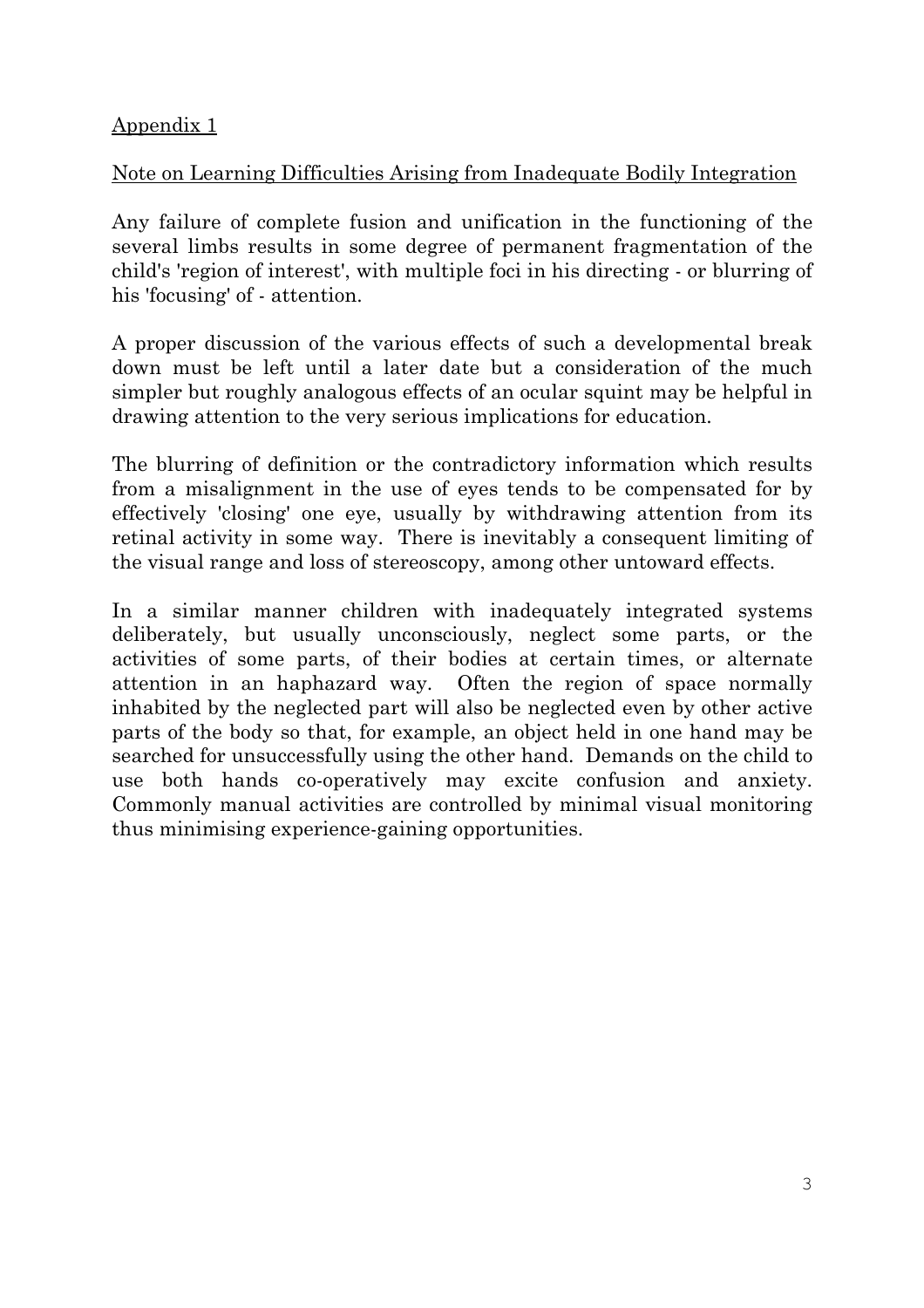#### Appendix 2

## Note on Natural Priority

As has been suggested all basic skills develop in a natural sequence, later ones growing out of earlier ones; however, it is also true that the earlier ones generally are a functional priority over the later. For example walking is a skill virtually unrelated to mental development but at the right time and under the right conditions walking extends the child's world, allowing him to transport his previously developed skills and understanding from one place to another, as well as to extrapolate activities involving mobility of a part of the body to others involving the whole. Walking is normally practised first during the later three-fourths of the second year at a time when general understanding is expanding very rapidly. If in a slowly developing child walking is given priority over fundamental understanding it can represent a major obstacle to development where it both competes for the child's attention and restricts the opportunities for the sort of learning which requires long periods of activity in one place and close to a working surface (usually, of course, the floor).

Similarly 'talking' is normally practised long before it plays a major part in development but without interfering with this development. In due course the medium of talking is utilised as speech for the communication of information etc., and becomes a virtually essential behaviour; however, 'talking' given inappropriate or improper priority in a retarded child frequently becomes a powerful weapon of defence against what the child views as excessive demands, and a major obstruction to learning progress.

'Reading' is the third of this triad of skills which between them commonly occupy most of parents' and teachers' attention in association with the development of young children. Reading as normally taught can only extend the child's previous understanding of speech into another medium and, since linguistic understanding reflects more fundamental nonlinguistic understanding, represents 'knowing' twice removed or information at second-hand. And yet children with little understanding and skill or at least limited understanding of speech are subjected to what is called 'reading'. Reading supervening at the appropriate stage in a child's development prefers great advantage but for the backward child it often represents nothing more than a party trick and not infrequently, used as a defensive manoeuvre, forms a major obstacle to advancement.